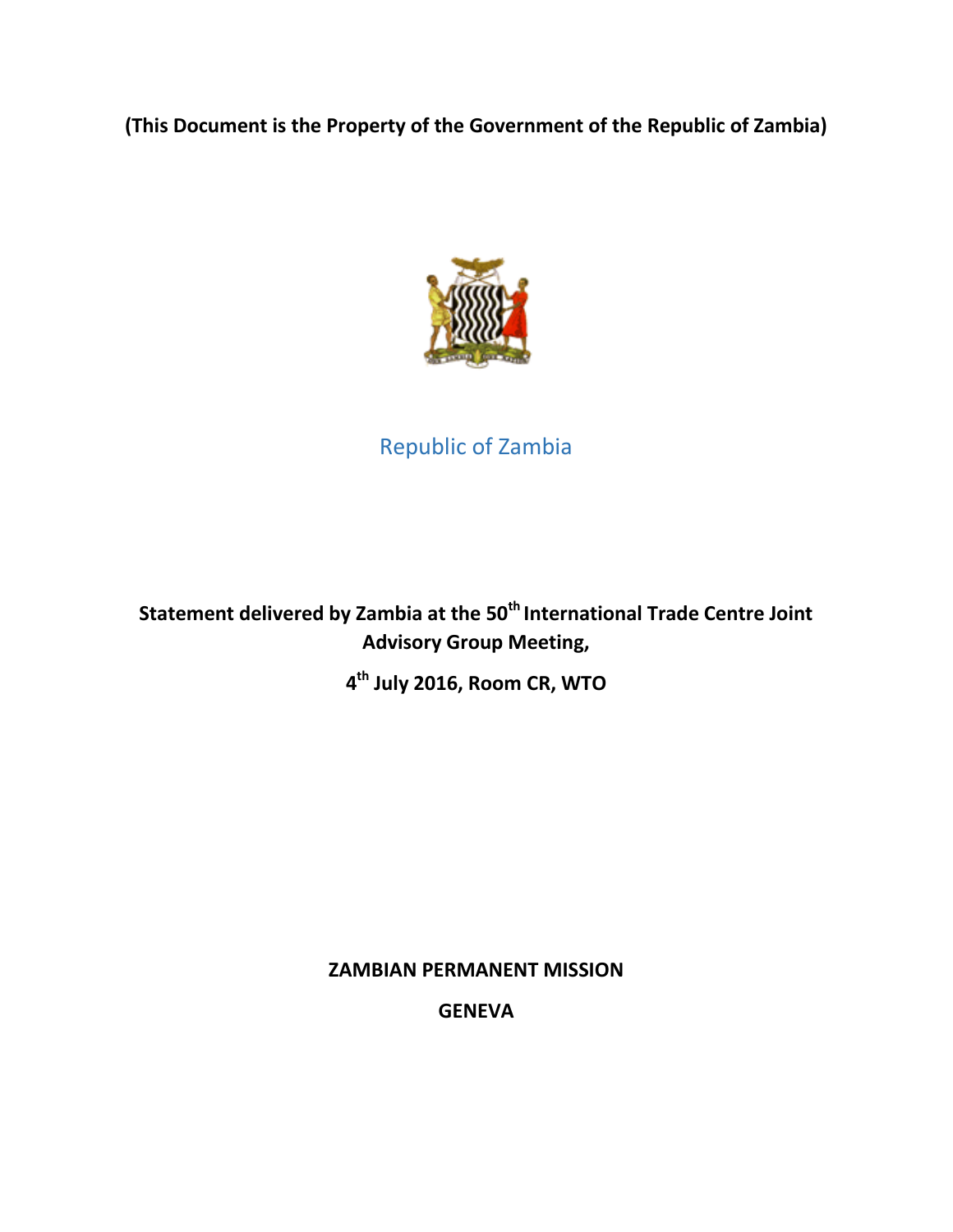# **Chairperson, Distinguished participants Ladies and gentlemen,**

On behalf of the Zambian Delegation, I wish to join others in thanking the ITC Executive Director, Ms. Arancha Gonzalez for the comprehensive report.

May I also take this opportunity to recognize the presence of cooperating partners who have continued to provide invaluable financial resources to support the work of ITC.

### **Mr. Chair**

It is a well recognised fact that Small Businesses play a very important role in the economic development of developing countries by improving the quality of life in many households through job and wealth creation.

Small businesses have long been known to contribute to employment and wealth creation by engaging in activities in critical sectors of the economy such as in agriculture, manufacturing, hospitality, construction, transport, mining and trading, to mention but a few.

In this regard, Zambia wishes to commend the ITC for its continued efforts in helping to build the supply side capacity of these Small Business particularly those managed by women and the youth. This kind of focused support has been very valuable in linking Small Businesses to global supply chains with the ultimate objective of creating sustainable jobs. In particular, we wish to commend the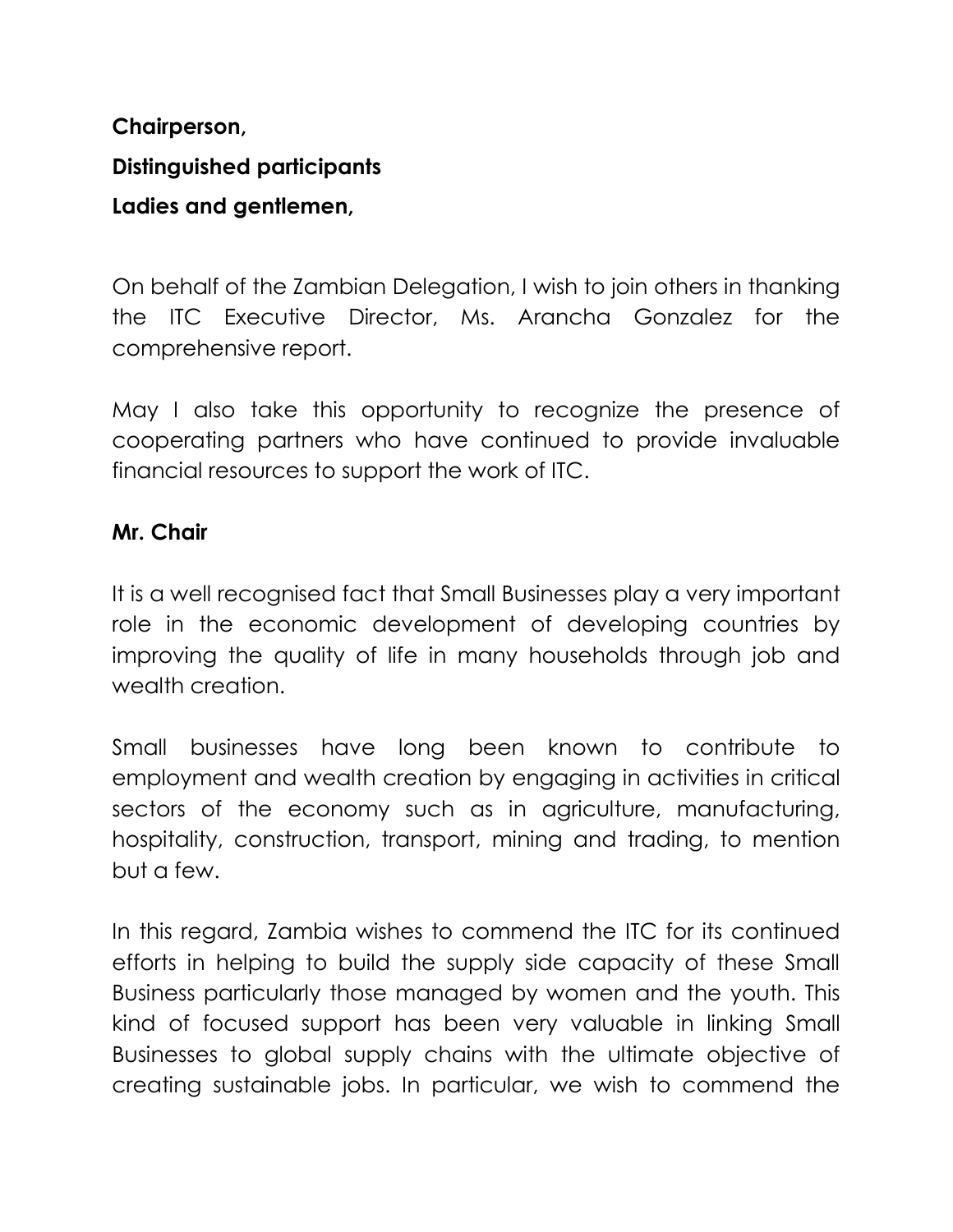unique approach that ITC undertakes in linking these producers to international markets.

### **Mr. Chair,**

In the case of Zambia, some of the areas where ITC has provided invaluable support include the following:

- 1. Strengthening our national Trade Support Institution responsible for trade promotion the Zambia Development Agency under the **Assess Improve Measure** (AIM) for results project financed by the Governments of Germany and of Finland;
- 2. Enhancing supply capacity, quality assurance and access to markets for Small Businesses in the Honey Sector financed by the Government of Finland;
- 3. Interventions supporting THE empowerment of women and other players in the cotton sector on aspects such as value addition, production technology, skills development and quality assurance financed by the British Government and by the EU; and
- 4. Facilitating green finance for the creation of green jobs under the Zambia Green Jobs programme financed by the Government of Finland.

**Mr. Chair,** such interventions are a clear indication of ITC's desire and commitment to promoting sustainable growth of Small Businesses not only in Zambia but in many other developing and least developed countries around the world. We do however,